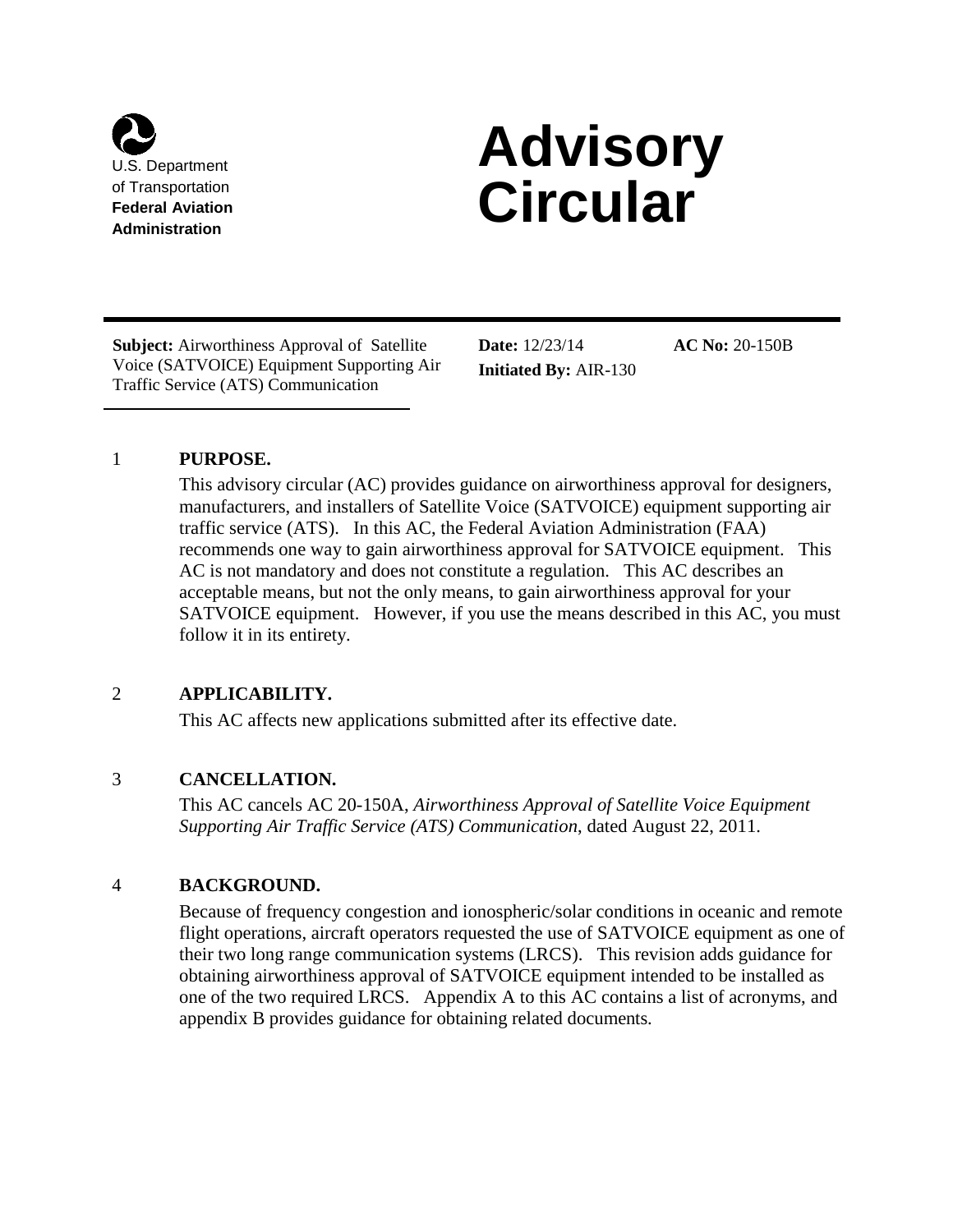## 5 **DESIGN CONSIDERATIONS.**

The following guidance applies to the design approval of satellite voice equipment, including performance standards of the intended function, software, hardware, recording, and audio guidance. You should use the following documents and guidance during the design stage:

## 5.1 **Minimum Performance Standards.**

The satellite voice equipment should meet Technical Standard Order (TSO) TSO-C159b, *Next Generation Satellite Systems (NGSS) Equipment***,** dated September 29, 2014, or TSO-C132, *Geosynchronous Orbit Aeronautical Mobile Satellite Services Aircraft Earth Station Equipment*, dated March 25, 2004.

## 5.2 **Software Qualification.**

You should follow the guidance in AC 20-115C, *Airborne Software Assurance*, dated July 19, 2013.

## 5.3 **Hardware Qualification.**

You should follow the guidance in AC 20-152, *RTCA, Inc., Document RTCA/DO-254, Design Assurance Guidance for Airborne Electronic Hardware*, dated June 30, 2005.

## 5.4 **Cockpit Voice Recorder (CVR).**

SATVOICE is considered voice communication for the purpose of the operating rules pertaining to CVR. Means must be provided to record all flightcrew SATVOICE communications in crash survivable memory, if a CVR is required.

## 5.5 **Audio Management System.**

Means should be provided to interface with the existing audio management system. This interface should afford the flightcrew the ability to promote crew awareness, coordination, and verbal error detection equivalent with current high frequency (HF) communication systems. Push-to-talk (PTT) operation should be maintained in all aircraft operations, but only to the extent that the flightcrew must actuate a PTT key to be heard by the ground user.

**Note:** We recommend the audio management system provide full-duplex voice capability via hand, boom, and oxygen mask microphones for both pilots and any additional flight crewmember.

## 6 **SAFETY ASSESSMENT CONSIDERATIONS.**

The applicant should show the installed system meets the requirements of 14 CFR 25.1309, in accordance with associated AC materials. The safety assessment should consider the intended functions, including the use of the system in the procedural oceanic/remote area environment.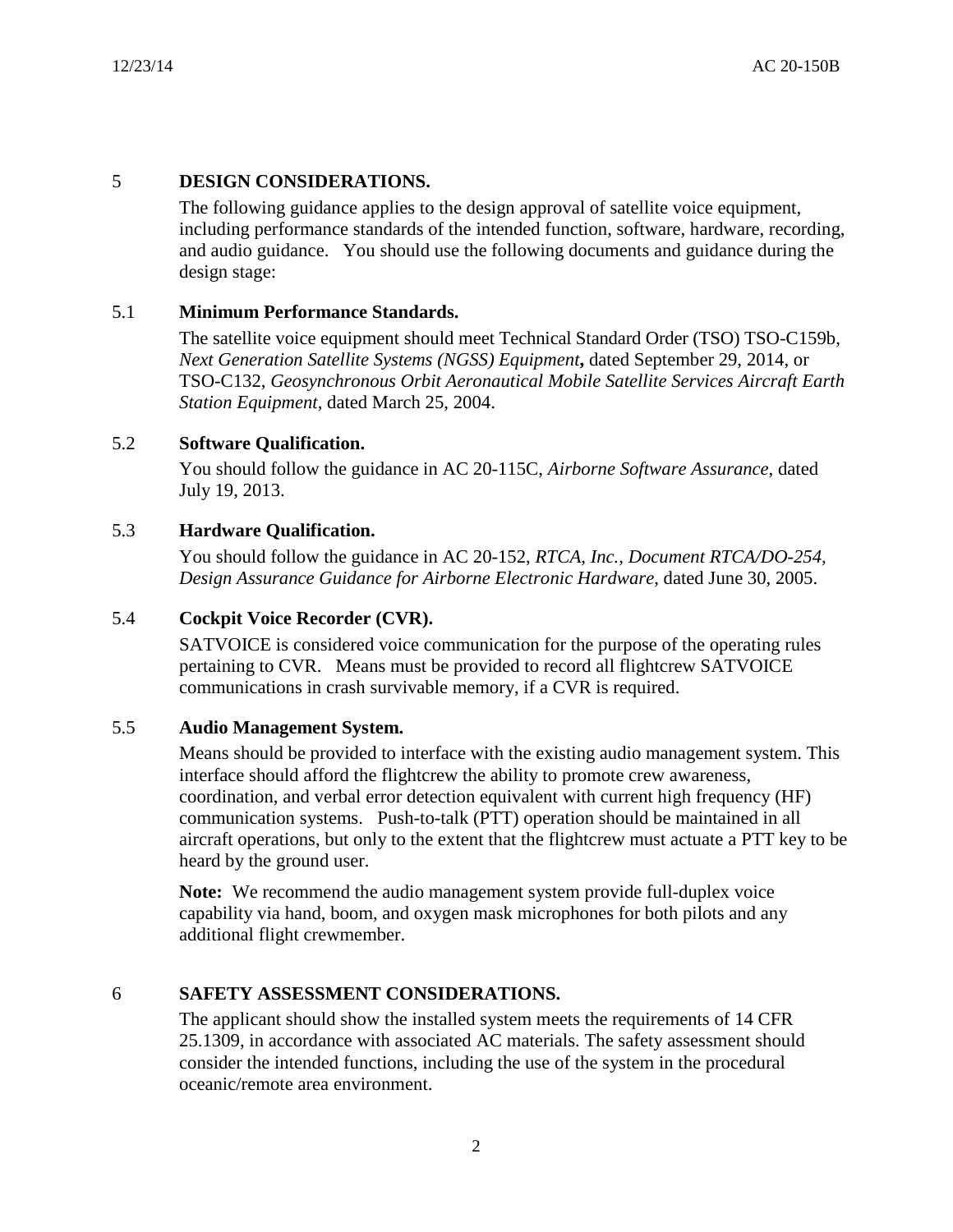The integration of the LRCS in the overall aircraft architecture should also be considered. Likelihood of failure or malfunction of the SATVOICE communication system intended for LRCS use in the procedural oceanic/remote area environment supporting ATS communication should be shown to be no more likely than probable (that is, developed commensurate to a minor hazard classification). Deviation from the requirements of this AC, modification to the operational environment, or use of SATVOICE as a sole means of routine ATS communications may increase the criticality and assessment of the hazard classification. Some of the safety assessment considerations include:

6.1.1 Derived Safety Requirements.

If the SATVOICE system is intended to be used for one of the two LRCS transceivers, evaluate the operation of the SATVOICE system under a potential load-shed environment.

6.1.2 User-Modifiable and Option-Selectable Software.

If the system contains software- enabled options that the user can select or is designed for the user to modify without re-evaluation for airworthiness, define the means of compliance (for example, processes, design features, environment, tools, or certification data) per AC 20-115C.

Note. Some ATS facilities may not be capable of providing SATVOICE services as a LRCS. HF-voice is the only LRCS currently available for Air Traffic Control communications in many areas. Therefore, in areas requiring two operational LRCSs, at least one must be HF-voice when the MEL is applied. In areas requiring one LRCS, that system must be HF-voice.

## 7 **PRIORITY, PREEMPTION, AND PRECEDENCE (PPP).**

The priority level column of table 1 below shows the order of precedence in setting up and receiving a SATVOICE call. We define "preemption" as the immediate and automatic seizure of resources allocated to a lower priority call. The SATVOICE equipment reallocates the resources to a higher priority call. Tradeoffs of flight safety requirements versus passenger satisfaction should not be a consideration, except for camp-on calls described below. Treat PPP as follows:

- 7.1 SATVOICE calls must be prioritized consistent with table 1.
- 7.2 For single-channel systems, if the satellite voice channel is in use for a lower priority call and the aircraft receives a higher priority call, the satellite voice equipment or network should clear the channel and accept the higher priority call. For multi-channel systems, if all available channels are in use, the equipment should preempt the channel supporting the lowest priority call in favor of the higher priority call. If SATVOICE resources are shared on the aircraft (e.g. for cabin use), the satellite voice equipment must provide the flight crew the means to preempt those resources at any time. The equipment may provide the means for preemption of resources when the flight crew makes a call.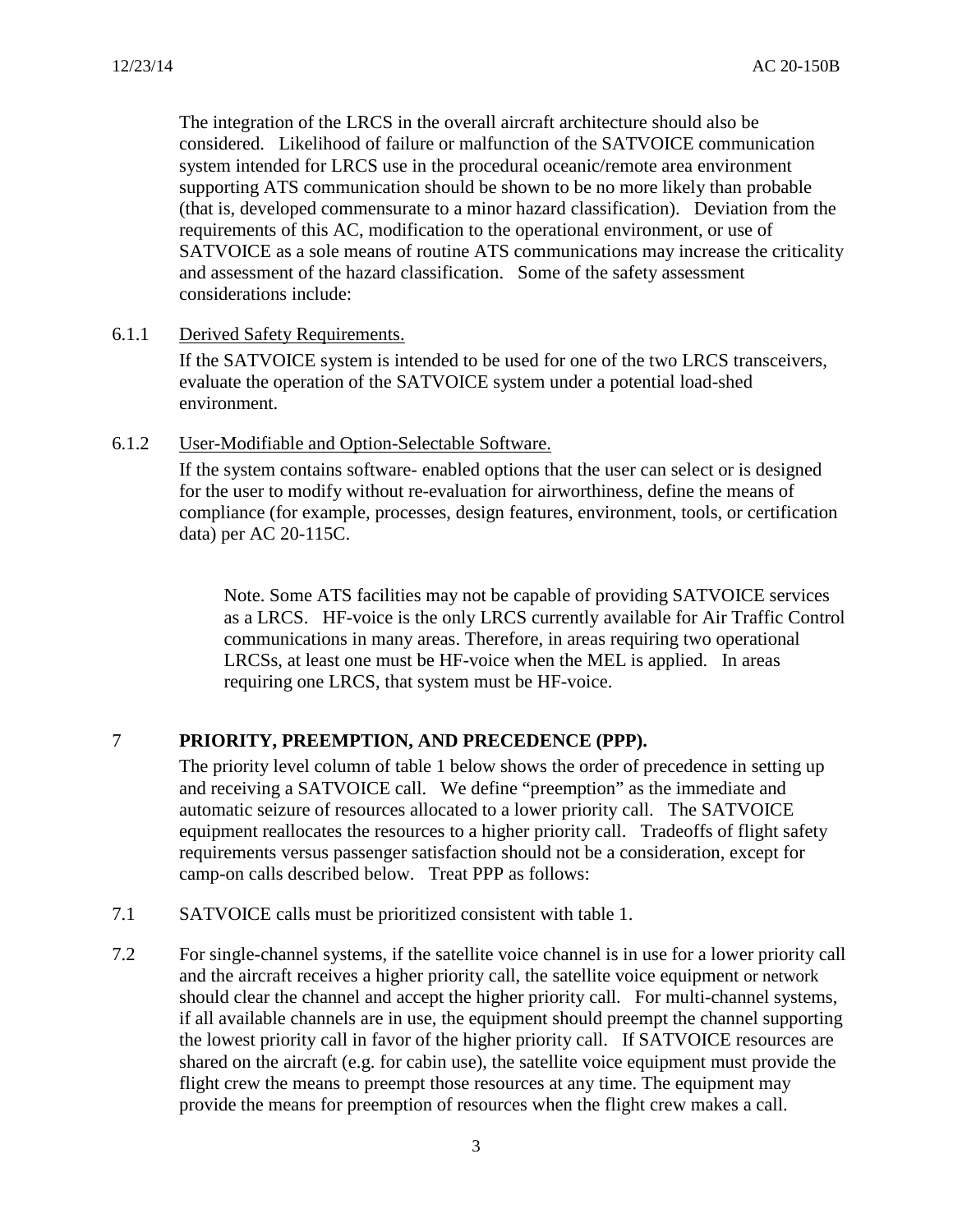- 7.3 The SATVOICE equipment may also allow flightcrew members to place their call request at the top of a queue, that is, to "camp-on" while awaiting free resources. Flightcrew procedures should include explicit instructions defining how the flightcrew can use camp-on capability.
- 7.4 The SATVOICE equipment should configure the cockpit default priority to level 2.
- 7.5 The flightcrew must have the capability to set the priority level for an individual call.

| <b>Priority Level</b>                                        | <b>Application Category</b>                                | <b>SATVOICE</b>                                                      |
|--------------------------------------------------------------|------------------------------------------------------------|----------------------------------------------------------------------|
| Emergency<br>(highest) Safety of Flight                      | Distress and Urgency                                       | Inflight Emergency, Rapid<br>Descent, Urgent Sidestep<br>for Weather |
| <b>Operational High</b><br>(second highest) Safety of Flight | <b>Flight Safety</b>                                       | Altitude Request, ATC<br>Clearance/Instruction                       |
| 3<br>Operational Low<br>(third highest) Safety of Flight     | Regularity of Flight,<br>Meteorological,<br>Administrative | Air Traffic Information<br>Service, AOC, Redispatch,<br>Maintenance  |
| Nonoperational<br>(lowest) Nonsafety                         | <b>Public Correspondence</b>                               | <b>Public Phone Calls</b>                                            |

## **Table 1. Priorities for SATVOICE Calls**

## 8 **FLIGHT DECK ANNUNCIATION.**

Alerting associated with non-normal conditions (such as failures) of the airborne SATVOICE system must comply with the appropriate part of Title 14 of the Code of Federal Regulations (14 CFR) 25.1322/1302. For additional guidance, you may review AC 25.1322-1, *Flightcrew Alerting*, and AC 25-11B, *Electronic Flight Displays*. The criteria that define flightcrew alerting should be consistent with the particular flight deck philosophy associated with the aircraft in question. The annunciation for the airborne SATVOICE system should comply with the following criteria and should be integrated into the aircraft's existing alerting scheme:

8.1 An aural and visual alert should be provided for each ground-to-air ATS priority 1, 2 or 3 call consistent with §25.1322. Visual alerts alone may be used for annunciation of priority 4 non-ATS communications. Applicants should consider the need for an incoming priority 1 call that may require a separate, more attention-getting annunciation than that provided for lower priority incoming calls.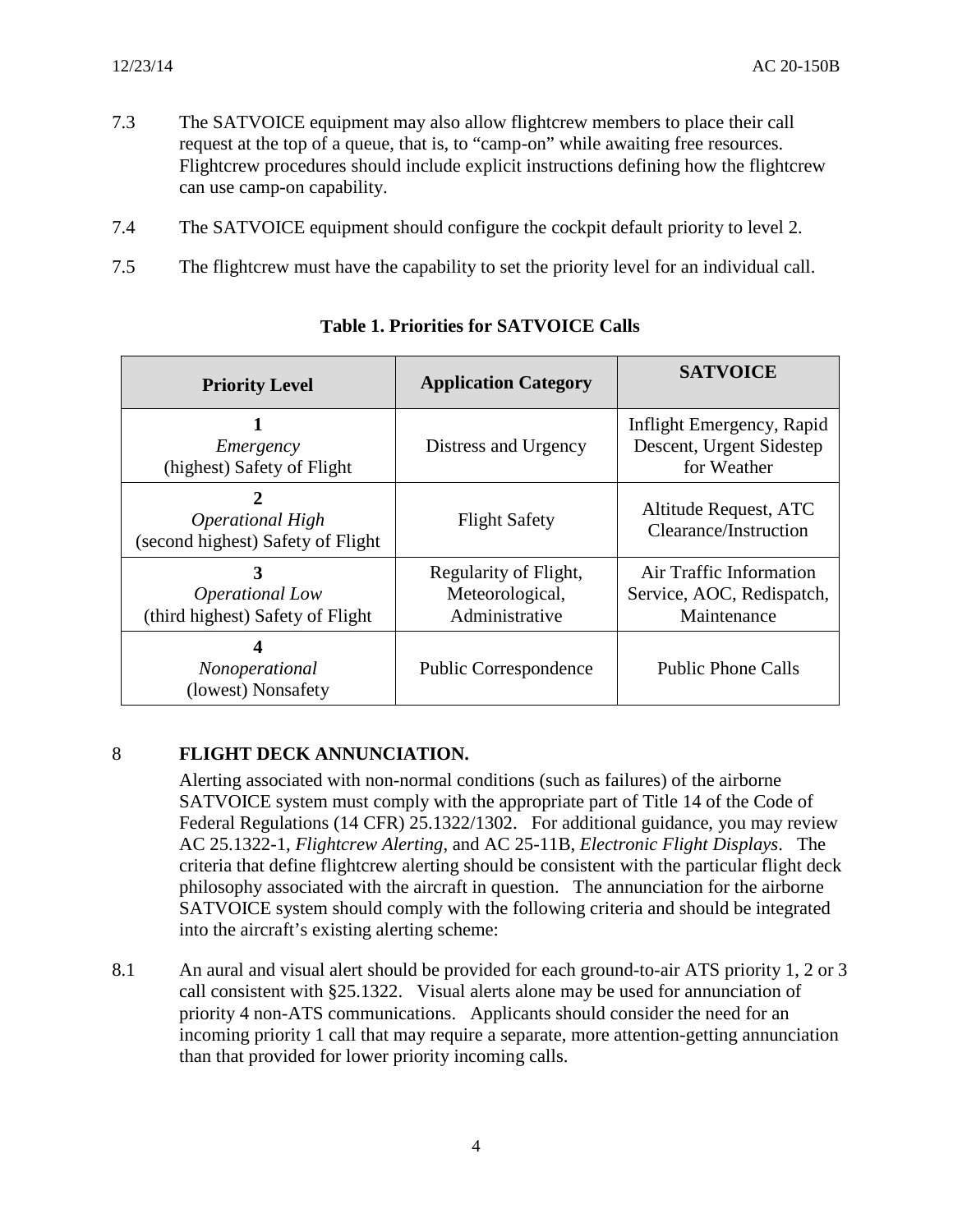- 8.2 A means should be provided to alert the flightcrew of detected airborne system failures that render the SATVOICE system inoperative.
- 8.3 There should be a continuous visual annunciation to the crew indicating a call in progress for each SATVOICE channel (for example, via the flight deck audio panel) by means of a readily available indication of call status. The indication should permit the crew to determine when a call is active on a given channel.

**Note:** For air-to-ground calls, the call status indication may indicate an active call at call initiation (rather than connection). This provides feedback to the flightcrew that the SATVOICE system is in use.

- 8.4 For each air-to-ground call that cannot be completed, the SATVOICE system should provide for an appropriate annunciation.
- 8.5 Aural annunciations indicating an incoming call or other purpose during critical flight phases (e.g., takeoff and landing) should be inhibited until after the critical flight phase.
- 8.6 In cases where the SATVOICE system uses flight deck call camp-on capability, the system should visually indicate to the flightcrew that the requested air-to-ground call has been designated as camp-on until terminated or further acted upon.
- 8.7 Any destination address on the satellite voice display (such as a Multi-purpose Control and Display Unit (MCDU) should be removed after the call has been completed to avoid flightcrew confusion during subsequent use of the system.
- 8.8 In the event of satellite signal loss, the SATVOICE system should alert the flightcrew.
- 8.9 The system should annunciate to the flightcrew if SATVOICE resources are preempted by a higher priority ground-to-air call. .
- 8.10 The system should provide a continuous visual indication whenever a SATVOICE call is connected. The system should display the priority for ground-to-air calls. In addition, the system should display caller identification (ID) information to the flightcrew for incoming calls.
- 8.11 The system should provide an aural indication when a satellite voice connection has been established .
- 8.12 The system should provide an indication to the flightcrew in the event of detectable abnormal call terminations or connection failures.

## 9 **CONTROL CAPABILITY.**

Control capability for the SATVOICE system should meet the following criteria:

9.1 Each flightcrew member should have adequate accessibility to SATVOICE controls and be able to easily initiate/answer a call while performing other flight deck duties.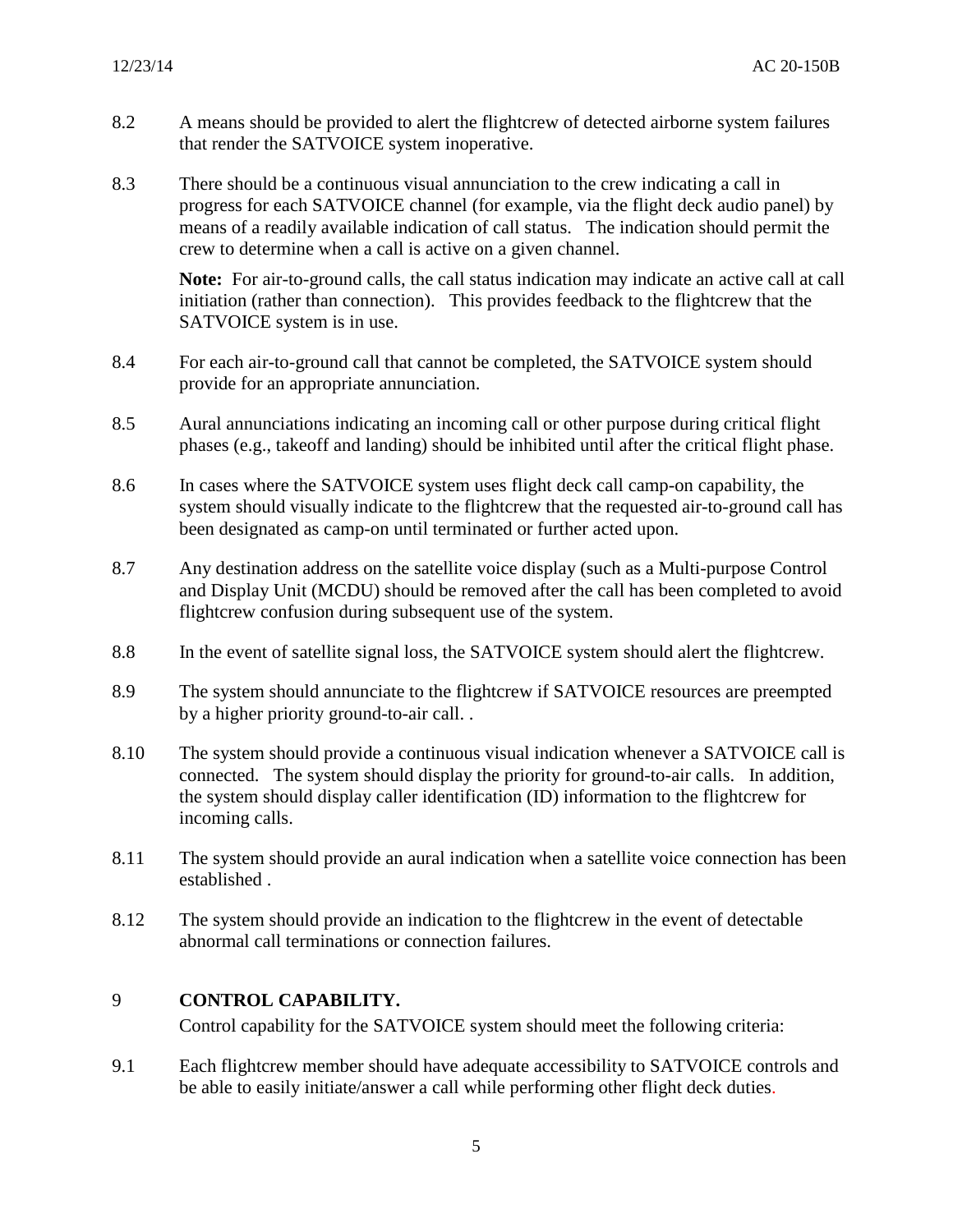- 9.2 A means should be provided for the flightcrew to terminate a connected call (that is, by manual action). Applicants should consider providing the flight crew with the possibility to terminate the call by pressing a single direct access button.
- 9.3 The use of speed dialing (that is, SATVOICE number database), instead of the 6-digit short code or PSTN number, should be used wherever possible. The option to manually dial a SATVOICE number should be available to the crew.
- 9.4 After SATVOICE system initialization, the flightcrew should not have to unlock or reactivate by other means (such as inserting a credit card or reentering a security code) the SATVOICE resources for the duration of the flight.
- 9.5 A means should be provided to allow the flightcrew to place an individual call on hold so communication on other radio channels is possible without terminating the SATVOICE call. A means to allow call hold function capability should be provided via the audio control panel (ACP), or use of a MCDU or control display unit (CDU). When the crew places a SATVOICE call on hold, the risk of inadvertently clearing the call should be minimized.
- 9.6 A means for the flightcrew to display the SATVOICE system configuration (that is, an operational software version/part number or database version/part number) should be provided.

## 10 **VOICE CALL ROUTING.**

The SATVOICE equipment must verify the priority level when a ground-to-air voice call is received. Calls must be routed by priority level as follows:

- 10.1 To the flight deck, if they are SATVOICE calls of priority levels 1 through 3.
- 10.2 To the passenger cabin, if they are SATVOICE calls of priority level 4.

## 11 **TEST AND EVALUATION.**

11.1 Evaluate the general arrangement and operation of controls, displays, circuit breakers, annunciators, alerts, and any placards of the SATVOICE system. Evaluation should verify that operational procedures minimize the requirement for the flightcrew to back out of multiple branches of the menu structure to initiate/answer a call in accordance with the guidance of this AC.

**Note:** For example, if the pilot were editing the flight plan on the MCDU, it is not acceptable to have to back out to the main MENU page to select the SATCOM pages to answer a SATVOICE call.

11.2 Evaluate any self-test features and failure mode displays and annunciators. The criteria that define flightcrew alerting should be consistent with the particular flight deck philosophy associated with the aircraft in question.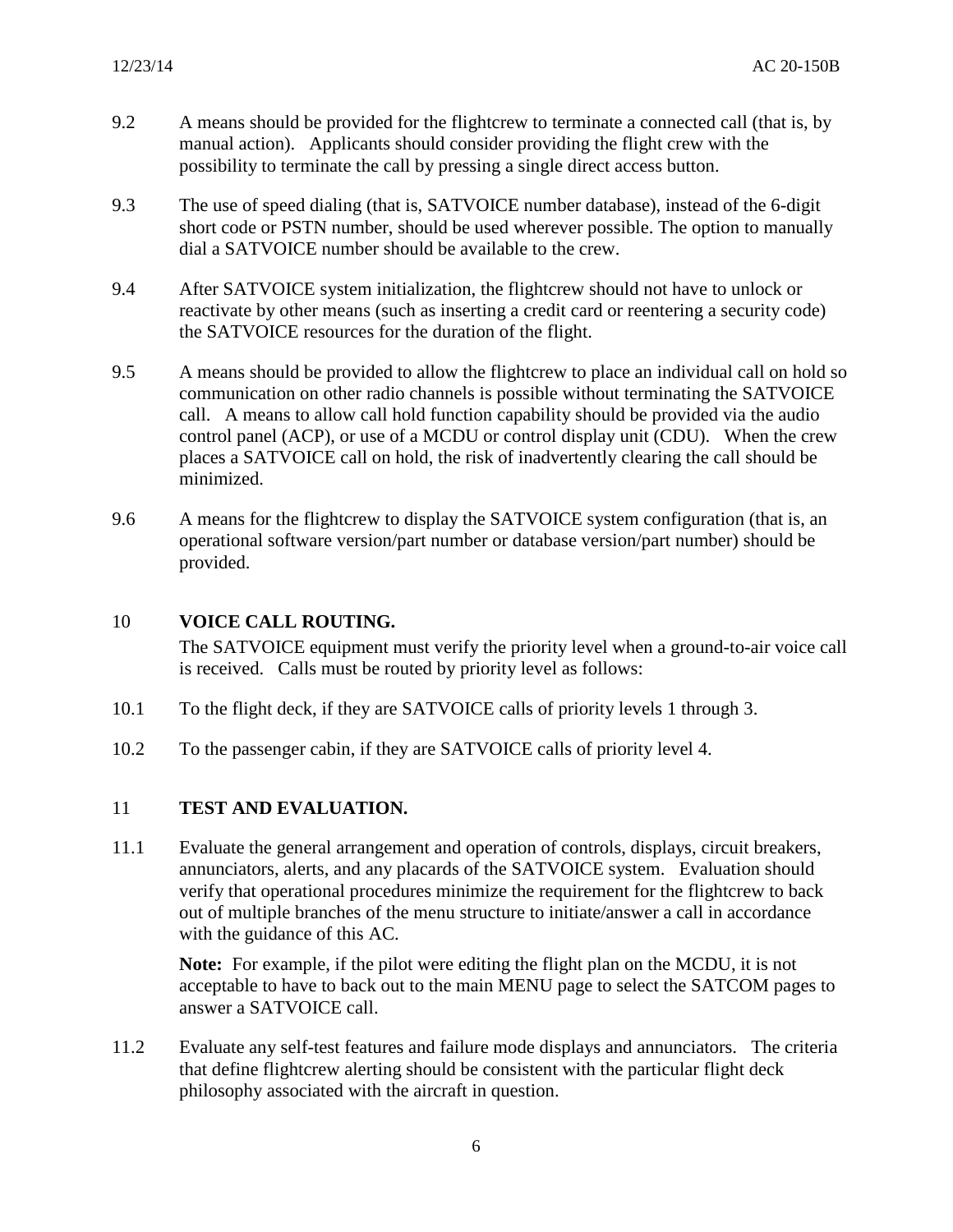- 11.3 Evaluate the SATVOICE system installation for satisfactory identification, accessibility, and visibility. Credit may be allowed from previous installation verification.
- 11.4 Purposely insert input errors to verify the system is robust.
- 11.5 Evaluate the SATVOICE and other aircraft systems for mutual noninterference, which may be associated with radio frequency emissions. Determine the digital computer clock frequencies associated with the aircraft earth station (AES) design. If applicable, evaluate existing navigation and communications receivers at these discrete frequencies and their associated harmonics to confirm noninterference. Intermodulation products have also caused interference and may need to be evaluated.
- 11.6 Evaluate the integration of the SATVOICE system with other systems. Evaluate other systems as necessary to show the SATVOICE system does not interfere with their operation.

**Note:** Attention should be given to other "L" band equipment, particularly the global positioning system (GPS) equipment. Intermodulation effects are possible between multiple channel SATCOM installations and GPS.

- 11.7 Determine whether the SATCOM voice system can be used within acceptable workload and with a minimal reliance on flightcrew memory.
- 11.8 Evaluate the SATVOICE communication equipment performance during maneuvering flight.

## 12 **AIRPLANE FLIGHT MANUAL (SUPPLEMENT) WORDING.**

The airplane flight manual (AFM) or airplane flight manual supplement (AFMS) must include the procedure for how to place a priority 1 (distress or urgency) call, both with and without preemption, and should provide a description of other normal and nonnormal procedures for system operation, and what actions are expected by the flightcrew for each case.

## 12.1 **Operating Limitations.**

Systems installed in accordance with this AC should not warrant any new operating limitations.

## 12.2 **Operating Procedures.**

The AFM or AFM supplement should identify the criteria used in the airworthiness assessment. For example, "The Federal Aviation Administration has evaluated the SATCOM voice equipment in accordance with AC 20-150B and found that it meets the criteria of that AC for a required LRCS. Compliance with AC 20-150B does not constitute operational approval."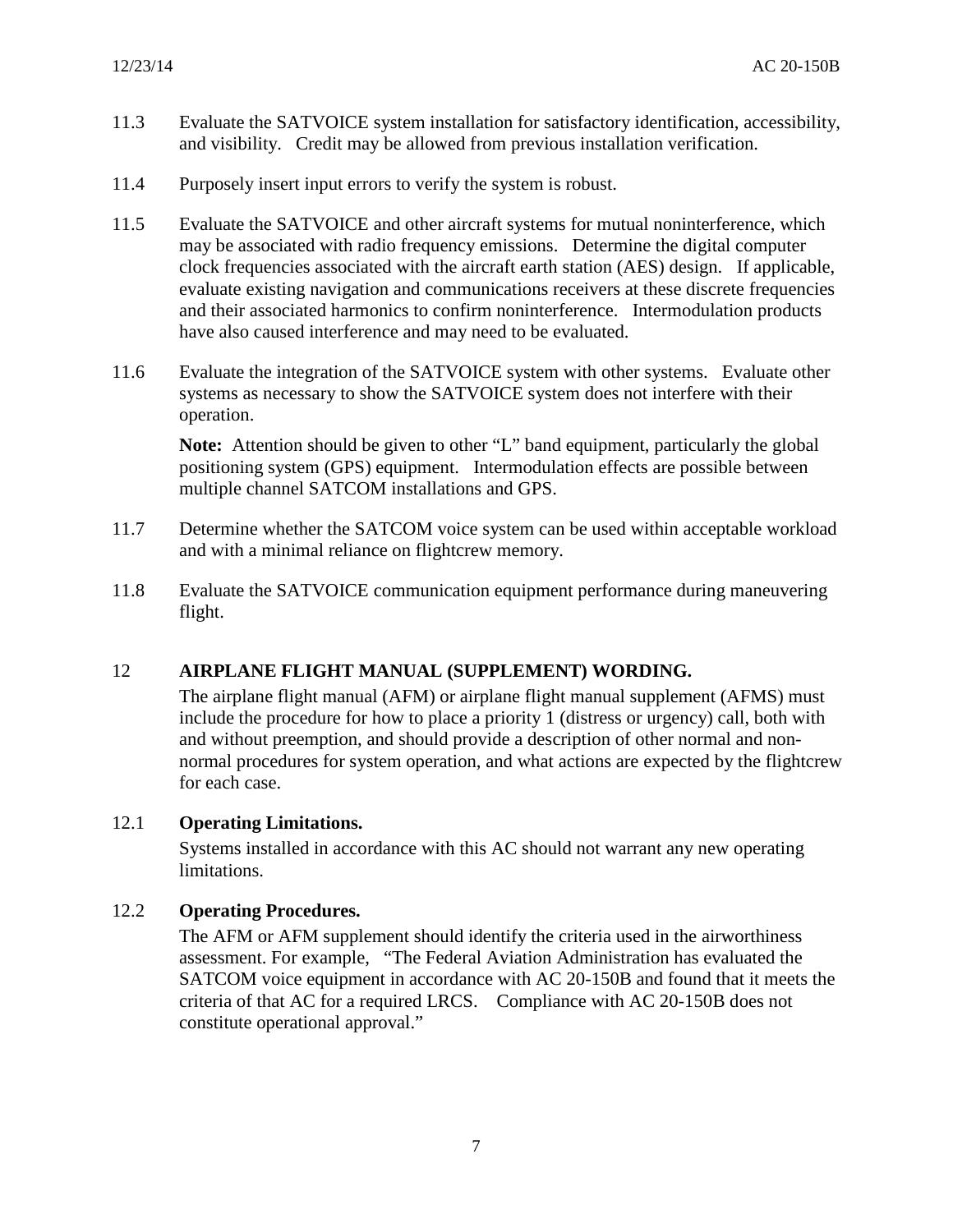If you have any suggestions for improvements or changes, you may use the template provided at the end of this AC.

 $f_{\alpha}$ Tannes ر

pavid W. Hempe, Manager, Design, Manufacturing, &<br>Airworthiness Division Aircraft Certification Service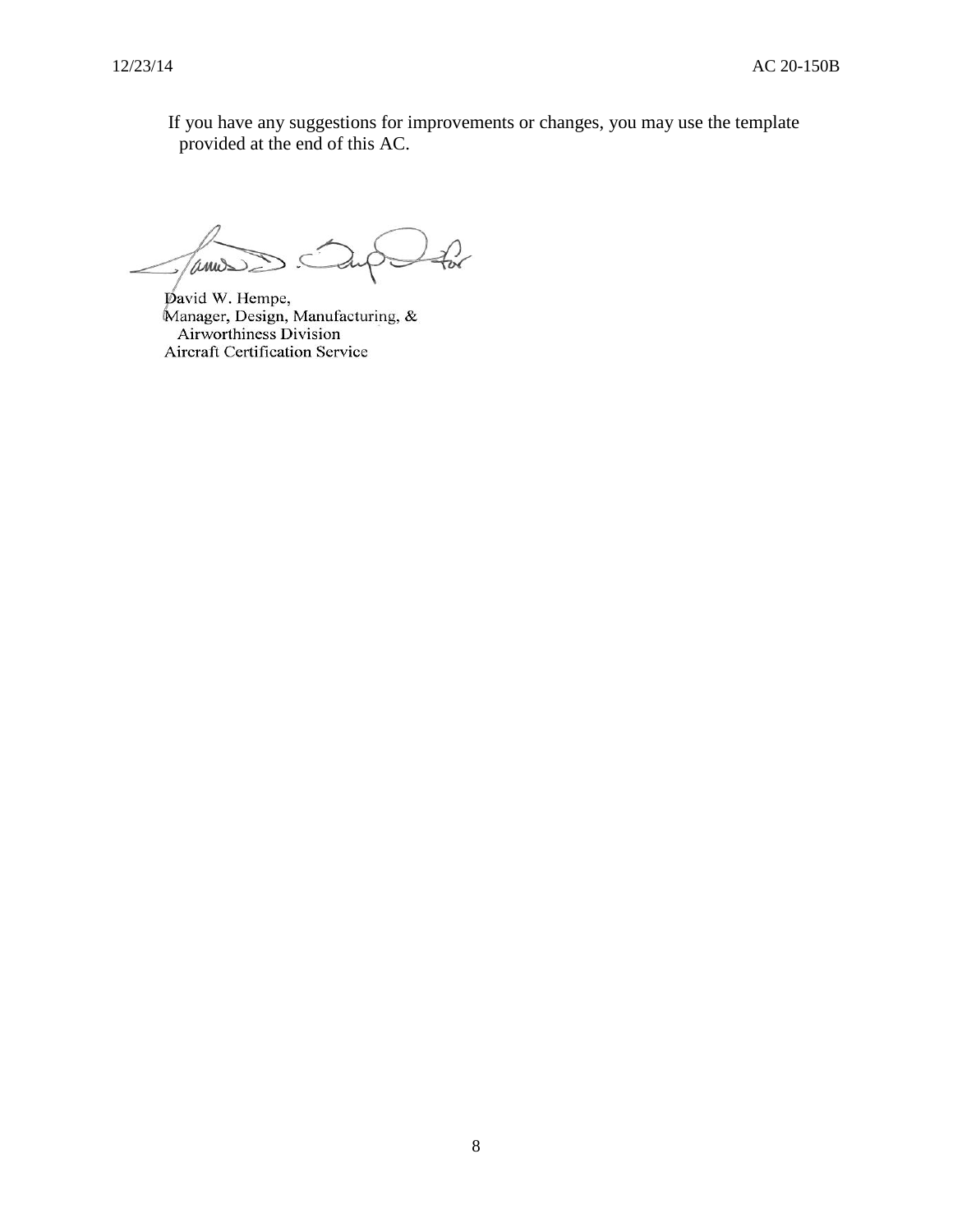## **Appendix A. Acronyms**

| AC              | <b>Advisory Circular</b>                             |
|-----------------|------------------------------------------------------|
| <b>AES</b>      | Aircraft Earth Station (Airborne SATVOICE Equipment) |
| <b>AFM</b>      | Airplane Flight Manual                               |
| <b>AFMS</b>     | Airplane Flight Manual Supplement                    |
| AMS(R)S         | <b>Aeronautical Mobile Satellite (Route) Service</b> |
| <b>AMSS</b>     | <b>Aeronautical Mobile Satellite Service</b>         |
| <b>AOC</b>      | <b>Airline Operational Control</b>                   |
| <b>ATC</b>      | <b>Air Traffic Control</b>                           |
| <b>ATS</b>      | <b>Air Traffic Services</b>                          |
| <b>FAA</b>      | <b>Federal Aviation Administration</b>               |
| <b>GPS</b>      | <b>Global Positioning System</b>                     |
| <b>HF</b>       | <b>High Frequency</b>                                |
| ID              | Identification                                       |
| <b>LRCS</b>     | Long Range Communication System                      |
| <b>MCDU</b>     | Multi-purpose Control and Display Unit               |
| <b>MEL</b>      | Minimum Equipment List                               |
| <b>MOPS</b>     | Minimum Operational Performance Standards            |
| <b>NGSS</b>     | <b>Next Generation Satellite System</b>              |
| <b>PPP</b>      | Priority, Preemption, and Precedence                 |
| <b>PTT</b>      | Push-to-Talk                                         |
| <b>RCP</b>      | <b>Required Communication Performance</b>            |
| <b>RSP</b>      | <b>Required Surveillance Performance</b>             |
| <b>SATCOM</b>   | <b>Satellite Communication</b>                       |
| <b>SATVOICE</b> | <b>Satellite Voice</b>                               |
| <b>TSO</b>      | <b>Technical Standard Order</b>                      |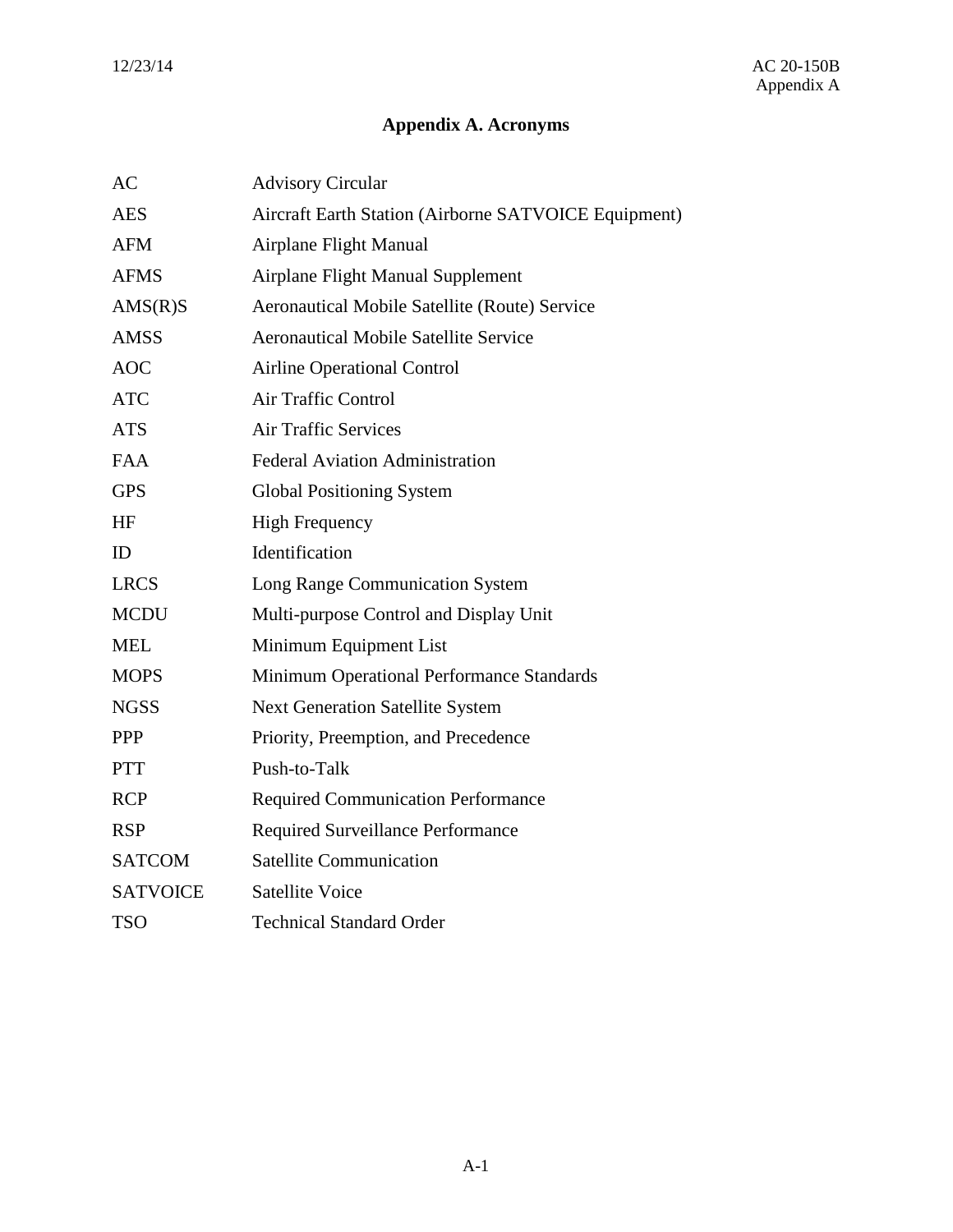## **Appendix B. Related Documents**

The following information may help you determine the airworthiness of your satellite equipment:

#### **B.1 TITLE 14 OF THE CODE OF FEDERAL REGULATIONS (14 CFR).**

You can get copies of 14 CFR parts 21, 23, 25, 27, 29, 43, 91, 121, and 135 from the Superintendent of Documents, Government Printing Office, P.O. Box 371954, Pittsburgh, PA, 15250-7954. Telephone 202-512-1800; fax 202-512-2250. You can also get copies from the Government Printing Office website at [http://bookstore.gpo.gov/catalog/laws](http://bookstore.gpo.gov/catalog/laws-regulations/code-federal-regulations-cfrs-print/cfr-title-14-aeronautics-space)[regulations/code-federal-regulations-cfrs-print/cfr-title-14-aeronautics-space.](http://bookstore.gpo.gov/catalog/laws-regulations/code-federal-regulations-cfrs-print/cfr-title-14-aeronautics-space)

## **B.2 FAA ADVISORY CIRCULARS (AC).**

Although we do not refer to all of the following ACs, they all relate to this AC (for example, both AC 20-140 and AC 120-70 provide guidance for data communication). You may access all ACs on the FAA website at [www.faa.gov/regulations\\_policies/advisory\\_circulars/.](http://www.faa.gov/regulations_policies/advisory_circulars/)

- B.2.1 AC 20-115C, *Airborne Software Assurance*.
- B.2.2 AC 20-152, *RTCA, Inc., Document RTCA/DO-254, Design Assurance Guidance for Airborne Electronic Hardware*.
- B.2.3 AC 20-174, *Development of Civil Aircraft and Systems.*
- B.2.4 AC 21-16G, *RTCA Document DO-160 versions D, E, F, and G, Environmental Conditions and Test Procedures for Airborne Equipment.*
- B.2.5 AC 23.1309-1E, *System Safety Analysis and Assessment for Part 23 Airplanes*.
- B.2.6 AC 23.1311-1C, *Installation of Electronic Display in Part 23 Airplanes*.
- B.2.7 AC 25-11B, *Electronic Flight Displays*.
- B.2.8 AC 25.1309-1A, *System Design and Analysis*.
- B.2.9 AC 25.1322-1, *Flightcrew Alerting*.

## **B.3 FAA TECHNICAL STANDARD ORDER (TSO).**

You can get copies of TSO-C159b, *Next Generation Satellite Systems (NGSS) Equipment***,**  dated September 29, 2014, and TSO-C132, *Geosynchronous Orbit Aeronautical Mobile Satellite Services Aircraft Earth Station Equipment*, dated March 25, 2004, from the Regulatory and Guidance Library (RGL) website at [www.airweb.faa.gov/rgl.](http://www.airweb.faa.gov/rgl) On the website, select "Technical Standard Orders (TSO) and Index," then select "Current."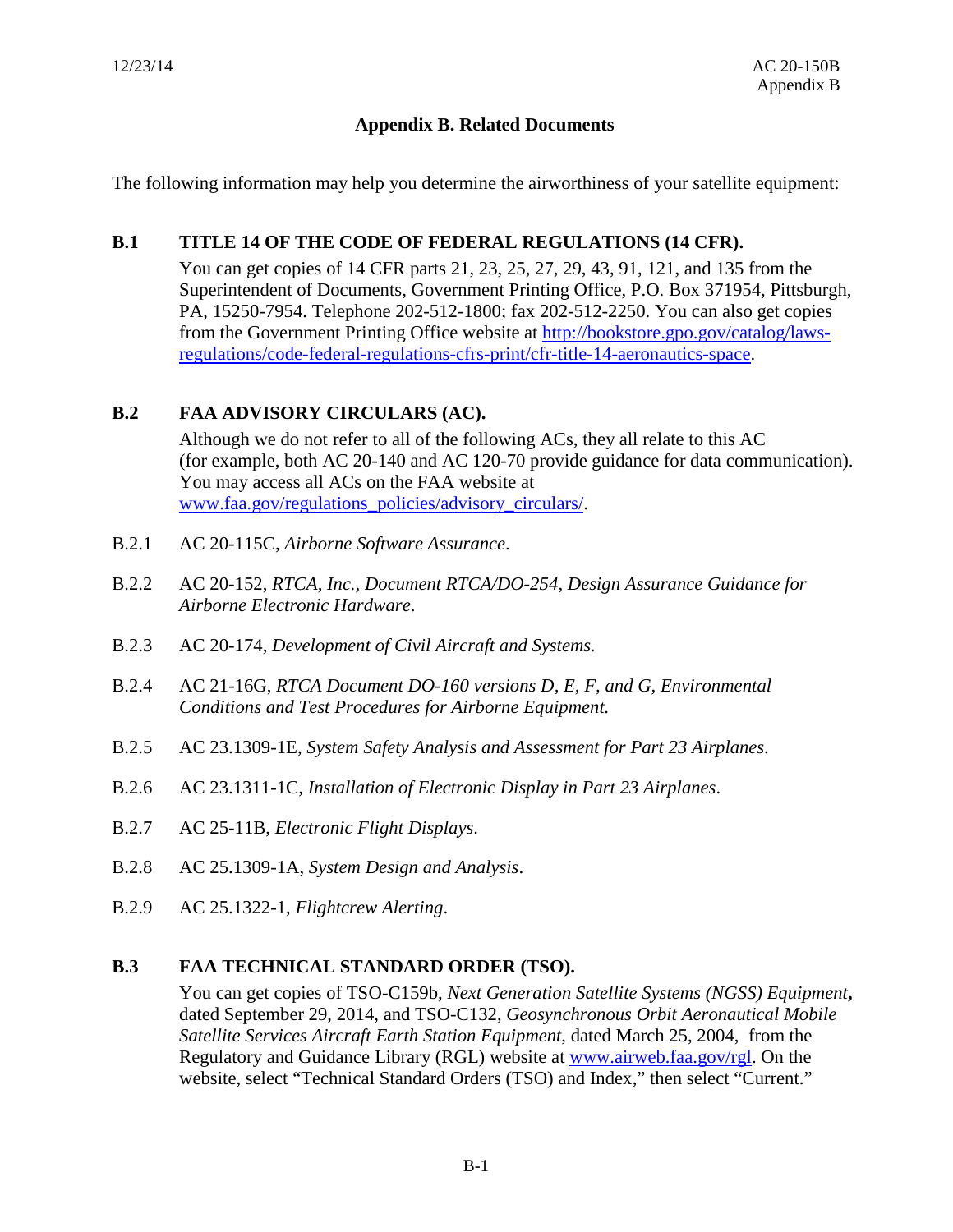## **B.4 RTCA DOCUMENTS.**

You can get copies of the following documents from RTCA, Inc., 1828 L Street NW., Suite 805, Washington, DC, 20036-4008. Telephone (202) 833-9339, fax (202) 833-9434, website [www.rtca.org.](http://www.rtca.org/)

- B.4.1 RTCA/DO-160G, *Environmental Conditions and Test Procedures for Airborne Equipment*, dated December 8, 2010.
- B.4.2 RTCA/DO-178C, *Software Considerations in Airborne Systems and Equipment Certification*, dated December 13, 2011.
- B.4.3 RTCA/DO-210D (Change 1 and 2), *Minimum Operational Performance Standards (MOPS) for Geosynchronous Orbit Aeronautical Mobile Satellite Services (AMSS) Avionics*, dated April 19, 2000.
- B.4.4 RTCA/DO-262B, *Minimum Operational Performance Standards for Avionics Supporting Next Generation Satellite Systems (NGSS),* dated June 17, 2014.
- B.4.5 RTCA/DO-343, *Minimum Aviation System Performance Standard for AMS(R)S Data and Voice Communications Supporting Required Communication Performance (RCP) and Required Surveillance Performance (RSP) in Procedural Airspace,* dated August 21, 2013.

## **B.5 INTERNATIONAL CIVIL AVIATION ORGANIZATION (ICAO).**

You can get copies of Annex 10, Aeronautical Telecommunication, and ICAO Satellite Voice Operations Manual (Doc [SVOM), Version 0.3, October 21, 2014 from ICAO External Relations and Public Information Office, 999 University Street, Montreal, Quebec H3C 5H7, Canada. Telephone (514) 954-8022, fax (514) 954-6769, website [www.icao.int.](http://www.icao.int/)